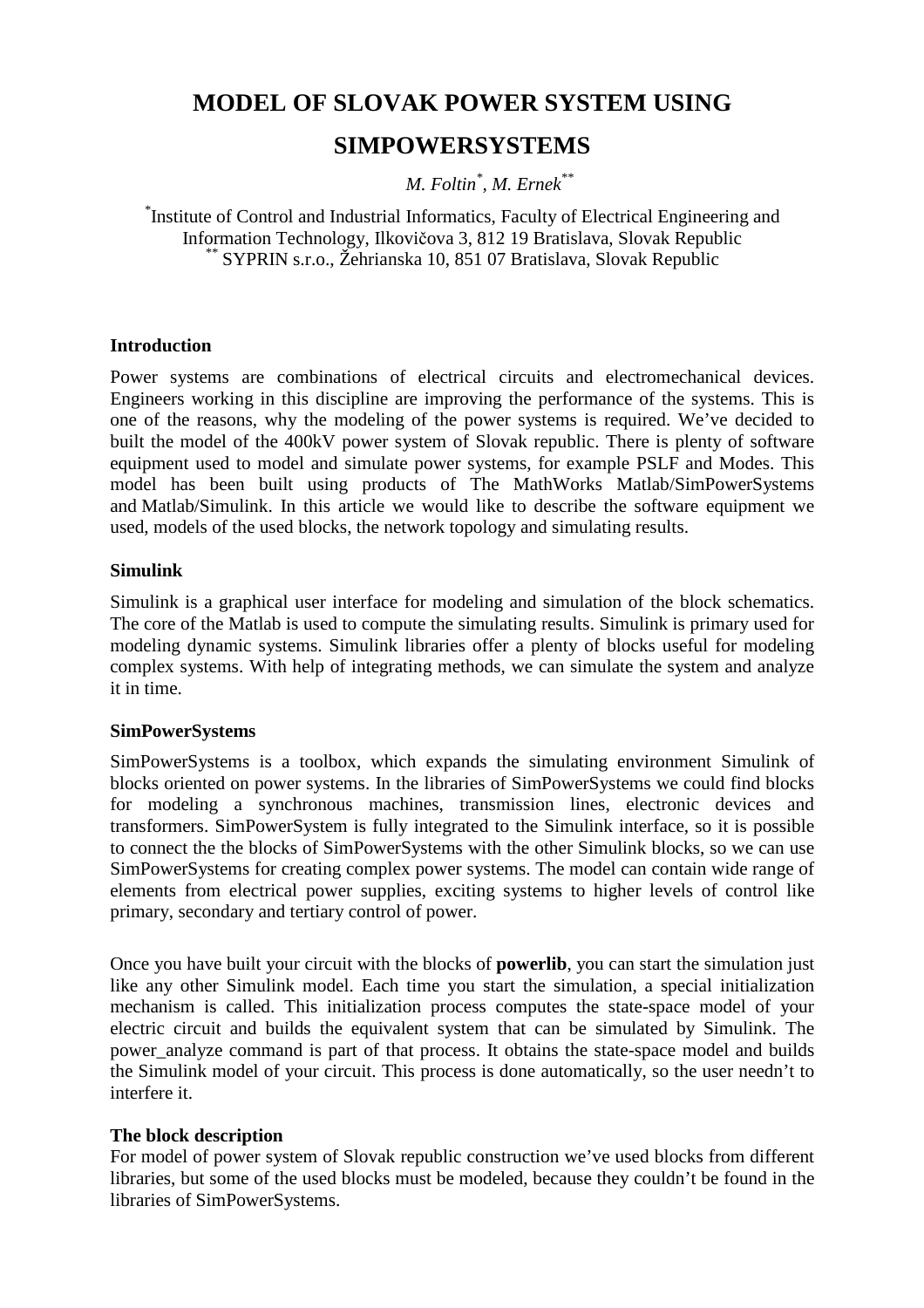#### **Synchronous machine model**

For modeling the synchronous machine we've used the block from SimPowerSystems library. This model has two input ports for Simulink interface blocks  $P_m$ ,  $V_f$ , one output port *m* for Simulink interface blocks and three ports A,B,C for interface with modeled power system, like is shown on Figure 1.



Fig. 1. Synchronous machine block of SimPowerSystems

This model could be for some conditions equivalent with Park sixth degree model. The machine is not modeled by electromotoric forces, but with electromagnetic torques. In some kinds of experiments we can observe an effect of higher harmonic frequencies, because of the machine model. We've used this model, when we were modeling domestic machines. When we were modeling transits of power through the power system of Slovak republic we've used simplified models. The simplified model could be for some conditions equivalent with Park third degree model.

#### **Exciting system**

The exciting system is used for control of exciting of synchronous machine. The model of the exciting system, shown on figure 2, consists of PI controller and simplified model of exciter.



Fig. 2. The exciting system model

Description of the parameters of the exciting system:

- *Vref* Reference value of voltage
- *Vt* - Synchronous machine voltage
- *Vsig* Correction input (PSS, derivation feedback)
- *Vref* <sup>0</sup> - Initial reference voltage value, usually  $V_{ref0} = 1$
- $V_{f0}$ - Initial exciting voltage value
- $k_c$ *k* - Proportional gain of PI –controller
- $T_c$ - Integration time constant of PI - controller
- *k* Exciter gain

 $V_{\text{sum}}$ ,  $V_{\text{sum}}$  - saturation of exciter voltage

For simplified modeling and computing we've modeled the exciter just like the gain *k* . Model can be expanded of another controlling blocks with the input  $V_{si}$ .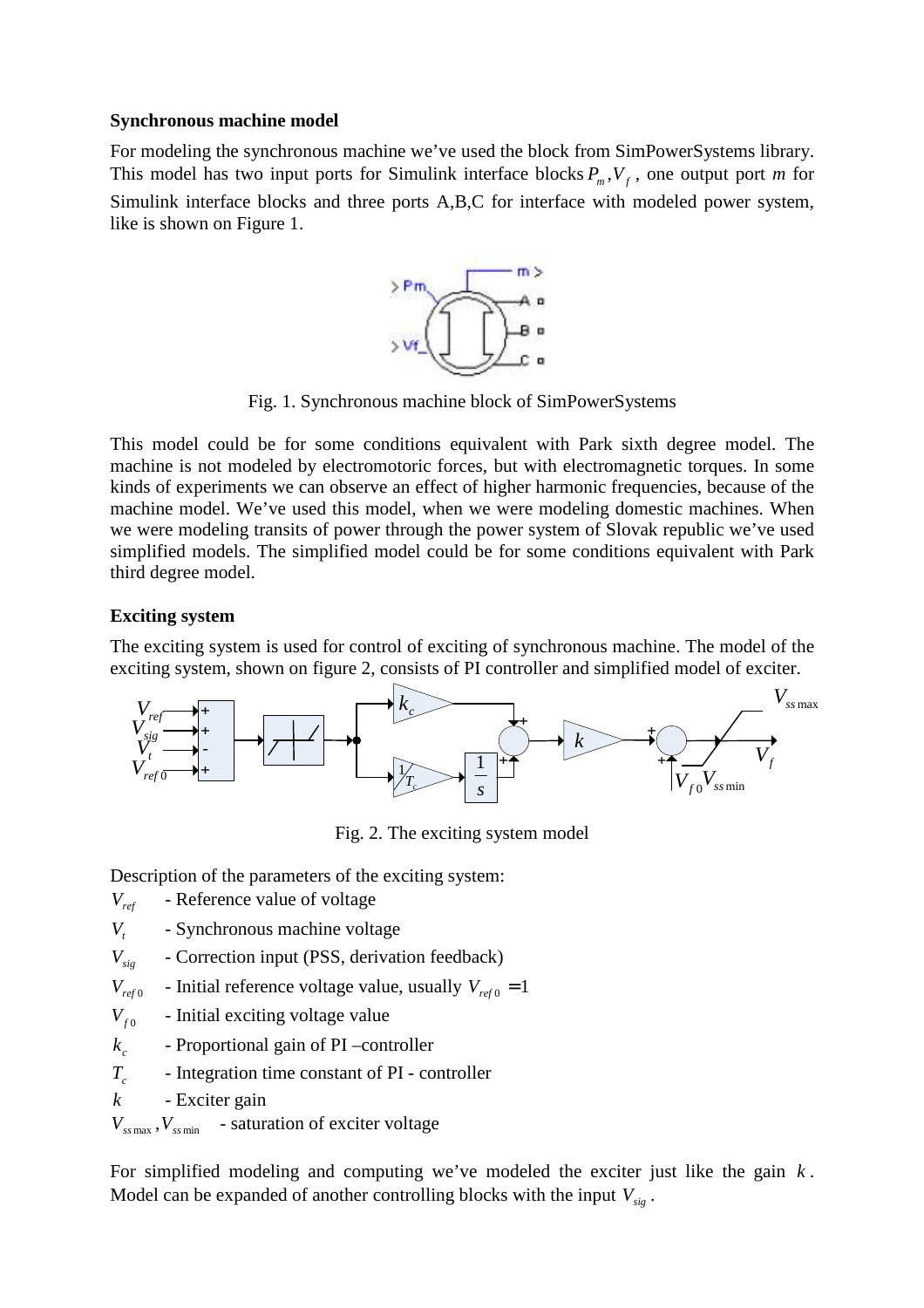The experiment shown on Figure 3., displays the result of step change of reference voltage value on synchronous machine EMO11. We can see that in voltage control is a 0.05% nonsensitivity of control error. At the frequency time response we could see the high harmonic oscillations. These oscillations are also acting in the change of power.



Fig. 3. Step change of voltage on synchronous machine EMO11 of 5% at time t=20s, with PSS off

#### **Power system stabilizer**

The structure of the power system stabilizer PSS3b is shown on figure 4. The stabilizer has three feedbacks of:

- Active power
- Electrical frequency
- Field current

All feedbacks in stabilizer have the same structure. The feedback contains: lowpass filter, highpass filter and feedback gain.



Fig. 4 schematic of power system stabilizer PSS3B

Description of the parameters of the power system stabilizer PSS3b:

- $T_1, T_2, T_5$  Time constants of lowpass filters
- $T_2, T_4, T_6$  Time constants of highpass filters
- $k_1, k_2, k_3$ *k* , *k* , *k* - Gains of feedbacks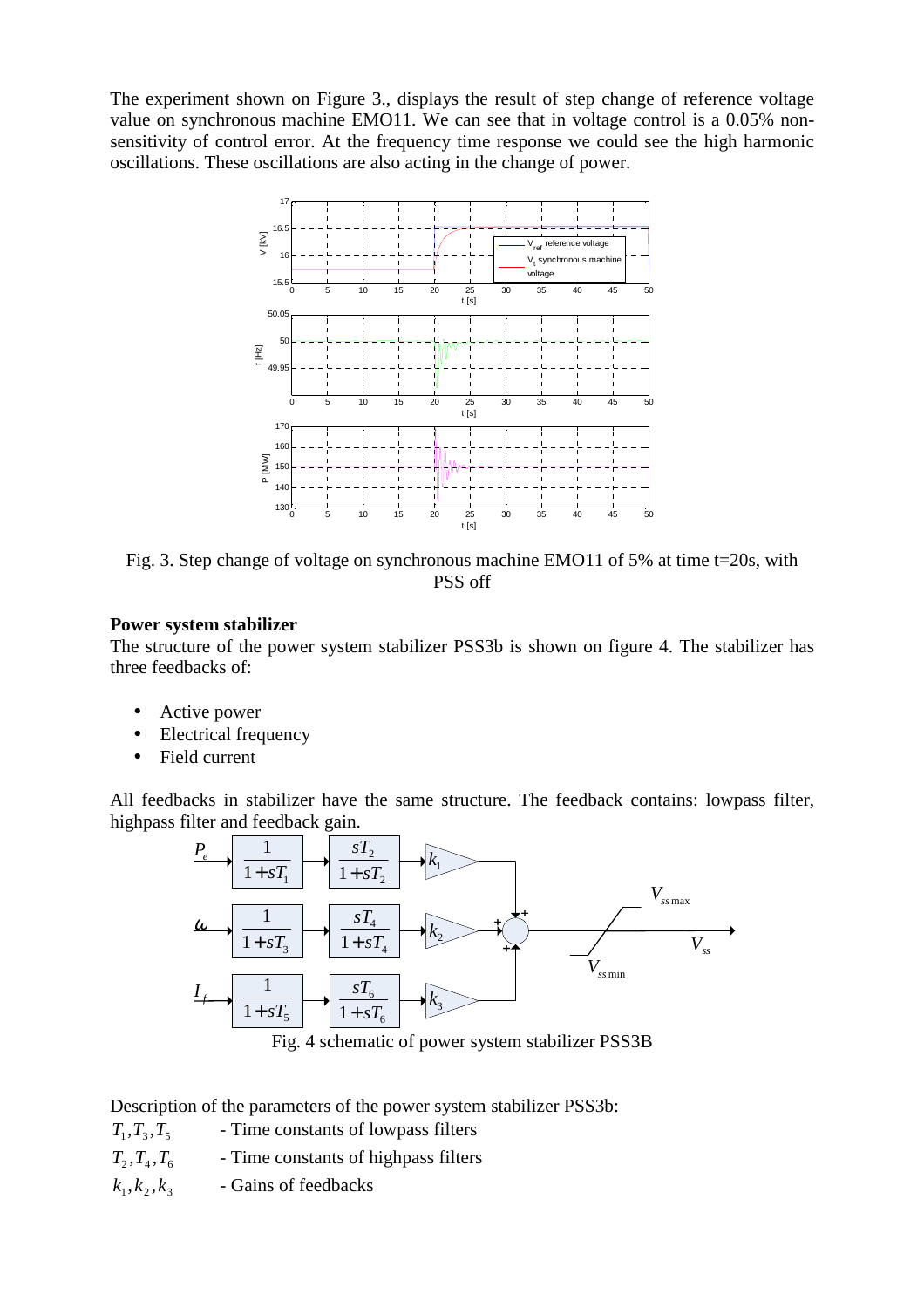| $V_{\rm ss\,max}$ , $V_{\rm ss\,min}$ | - saturation of power system stabilizer output |
|---------------------------------------|------------------------------------------------|
| $P_{\rho}$                            | - Synchronous machine active power             |
| $\omega$                              | - Synchronous machine electrical frequency     |
| $I_f$                                 | - Synchronous machine field current            |
| $V_{ss}$                              | - Output of power system stabilizer            |

The experiment shown on Figure 5, displays the result of step change of reference value of voltage on synchronous machine EMO11, with PSS on.



Fig. 5. Step change of voltage on synchronous machine EMO11 of 5% at time t=20s, with PSS on

#### **Power controller**

The power controller, shown on figure 6, consists of PI controller and the frequency corrector. Increasing rate of reference value of power  $P_{ref}$  is limited by ramp. To the sum block of controller is plugged signal form frequency corrector. Controller output is then limited.



Fig. 6 Power controller model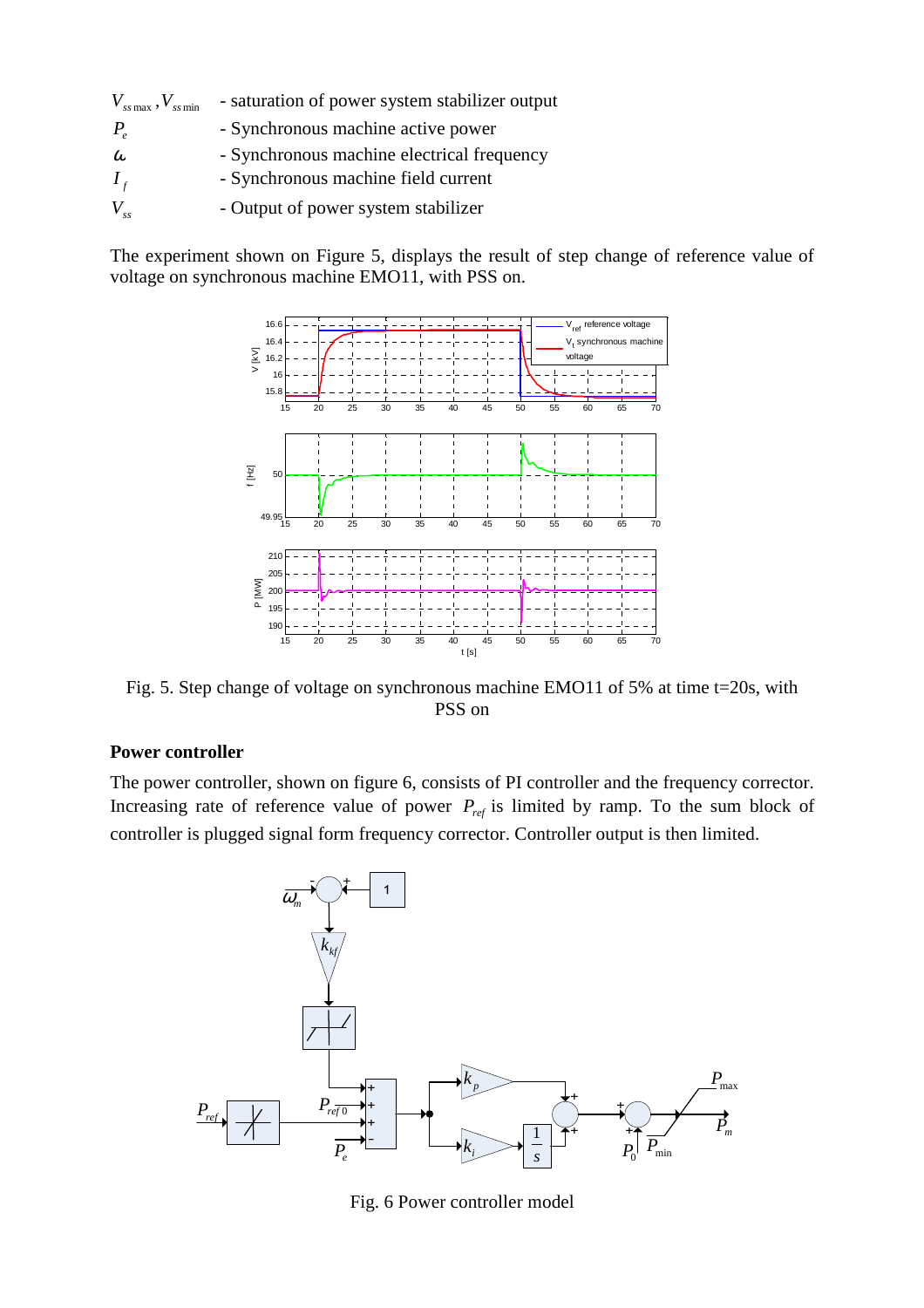Description of the parameters of the power controller:

| $P_{\rho}$       | - Electric power                      |
|------------------|---------------------------------------|
| $k_{\rm kfs}$    | - Gain of the frequency corrector     |
| $P_{ref}$        | - Reference value of power            |
| $P_{\it ref\,0}$ | - Initial value of reference power    |
| $k_{p}$          | - Proportional gain of PI-controller  |
| $k_i$            | - Integration gain of PI - controller |
| $P_{0}$          | - Initial value of power              |
| $P_{\rm max}$    | - Maximum value of power              |
| $P_{\min}$       | - Minimum value of power              |
| $P_{m}$          | - Power of turbine                    |
| $\omega_{m}$     | - Voltage frequency                   |
|                  |                                       |

For verification of the power controller we choose the following experiment. Step change of load in node Krizovany of 13 MW at 30 s and step change of reference value of power on synchronous machine EMO11. The figure 7 shows the result of the experiment.



Fig. 7. Step change of load in node Križovany

#### **The power system diagram**

The diagram of 400kV power system of Slovak republic has been made by plan with cooperation with SEPS. First we've made the topology of the system; location of loads, blocks and their connection through the transmission lines. We've modeled these synchronous machines: Mochovce, Bohunice V2, Gabčíkovo, Vojany and Liptovská Mara. The modeled nodes are: Stupava, Podunajské Biskupice, Gabčíkovo, Križovany, Bošáca, Varín, Sučany, Spišská Nová Ves, Lemešany, Moldava, R. Sobota, Levice and Horná Ždaňa. This model contains all of the important elements of 400 kV power system. Part of the model is shown on Figure 8.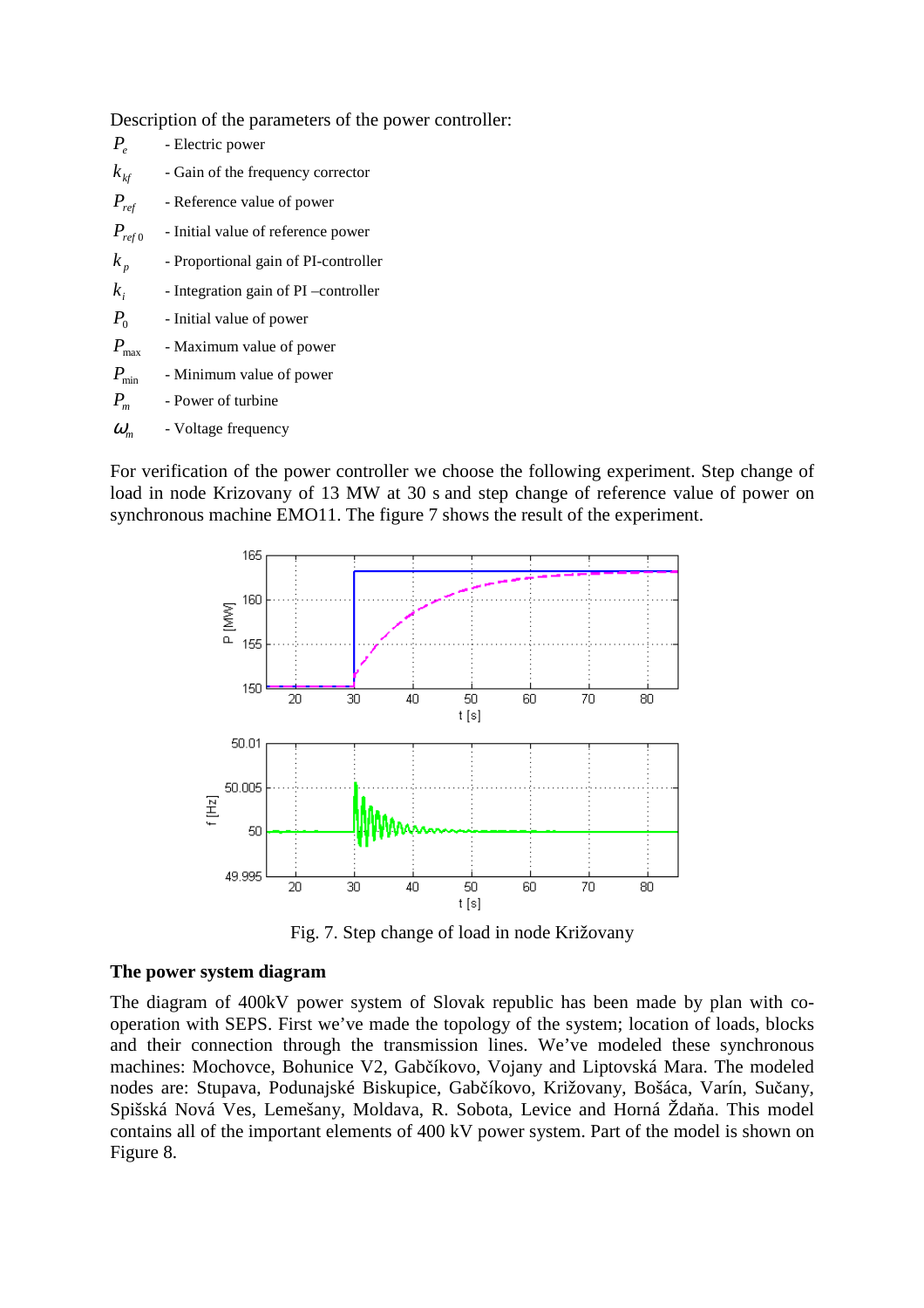

Fig. 8. Connection of nuclear power plant EBO31, EBO32 to the power system

The modeling of the power plant blocks is shown on Figure 9. There we can see the four blocks of Mochovce power plant, lines V046 and V047 and the block of measurement of active and reactive power.



Fig. 9. Schematic of EMO power plant

Behind the blocks EMO11, EMO12, EMO21 a EMO22 are modeled: synchronous machine, block transformer, power controller, power system stabilizer and exciting controller, like is shown on Figure 10. We have used this concept to model all of the power plant blocks used in the model.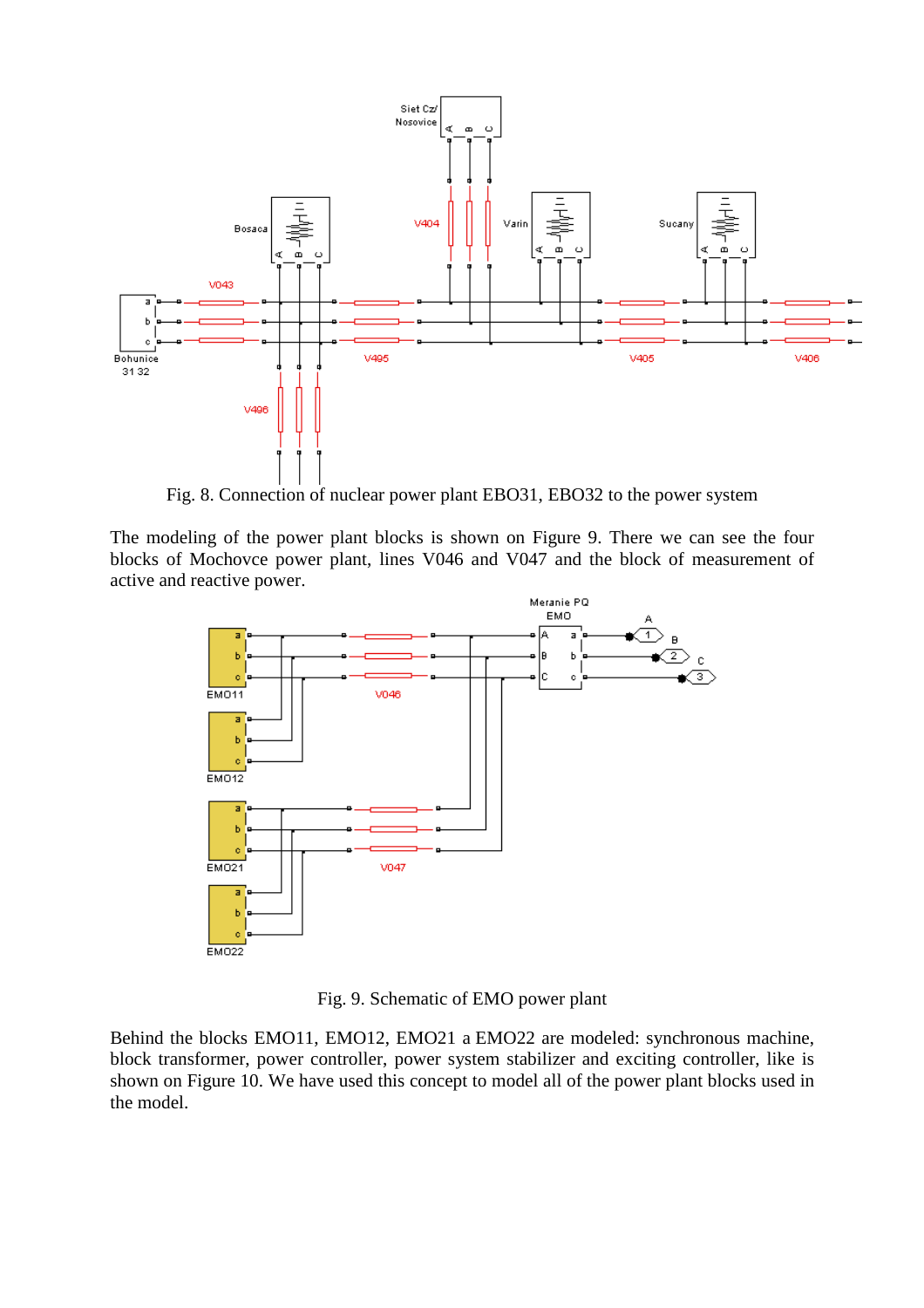

Fig. 10. Block diagram of power plant EMO12

#### **Steady state**

The computing of steady state values was divided to 2 phases. At first we've set the load in the nodes of power system. Then we've, with help of *powergui*, tool of SimPowerSystems, compute steady state for turbine power an exciting voltage and set each synchronous machine in the power system. Like a variant between power system of Slovakia and the foreign countries we used transit from Czech Republic, node Sokolnice to Hungary node Gyor. Other electrical states we've computed by running the simulation from end state of the previous one. This process we've repeat since the final value of states was equal to initial states. SimPowerSystems has a tool for computing steady states, but it is not possible to use it with own modeled blocks.

The foreign power systems we've modeled by simplified model of a synchronous machine and the load, like is shown on figure 11. This solution presents hard power supply. The exception was only at node Sokolnice, where could be found another synchronous machine, which has to control the frequency of the power system by speed control.



Fig. 11. Diagram of the foreign power system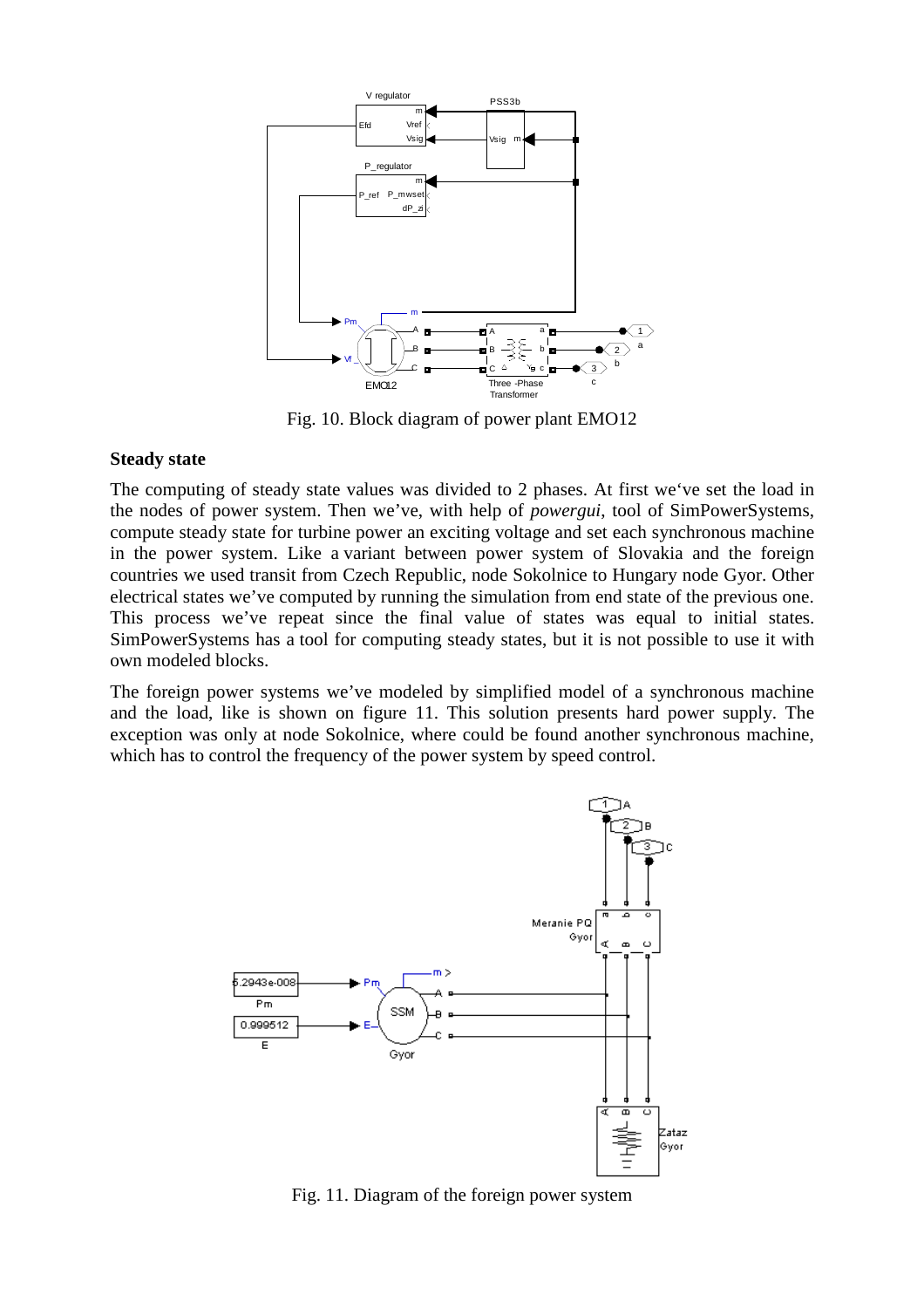### **Experiments**

We've simulated many experiments to examine the model's functionality.



Fig. 12. Step change of reference voltage value by 2% on synchronous machine EBO31.



Fig. 13. Step change of reference voltage value by 5% on synchronous machine EBO31.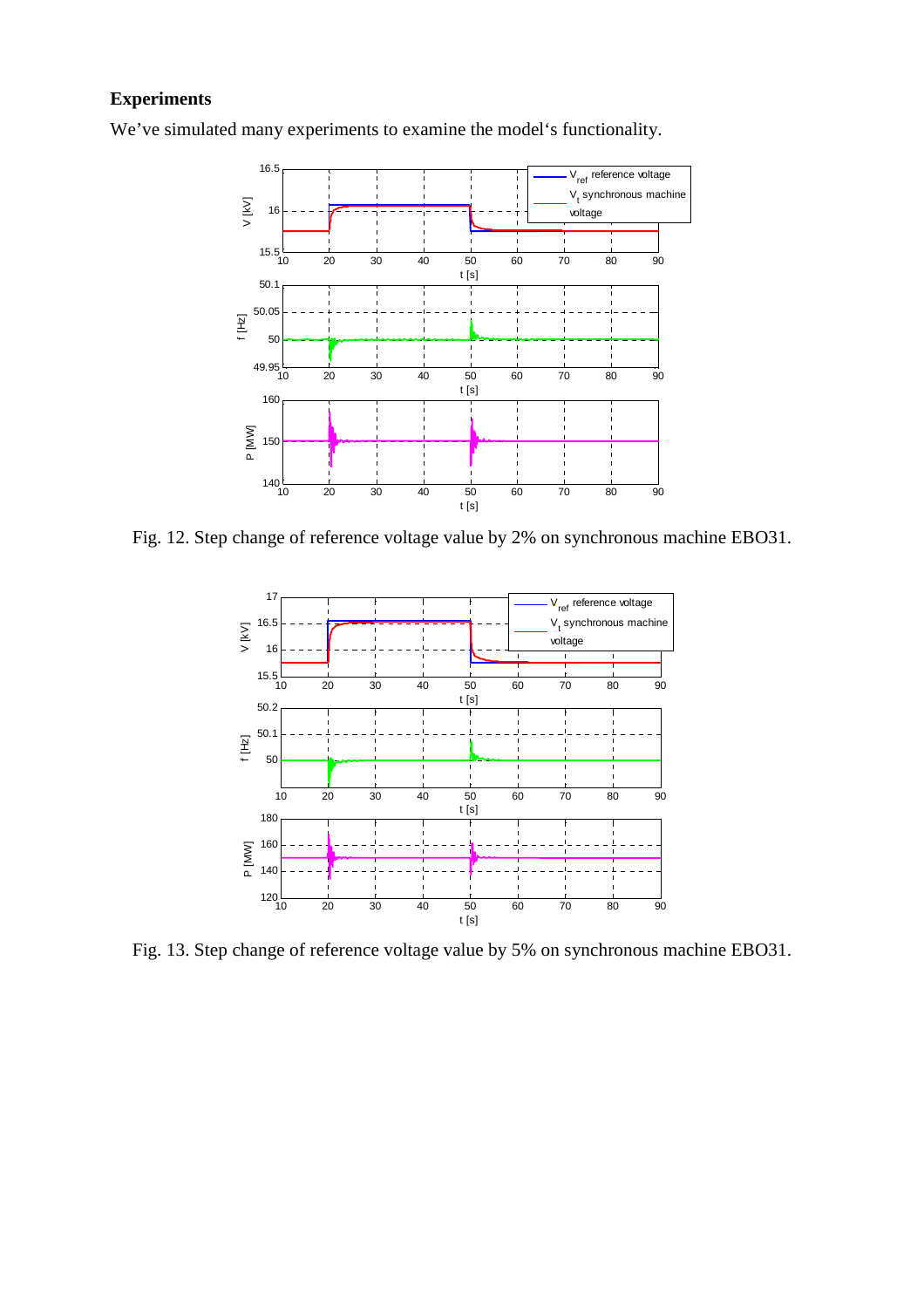

Fig. 14. Disconnection the power plant Liptovská Mara, observed on EMO11



Fig. 15. Disconnection the transmission line V425, observed on EGABC1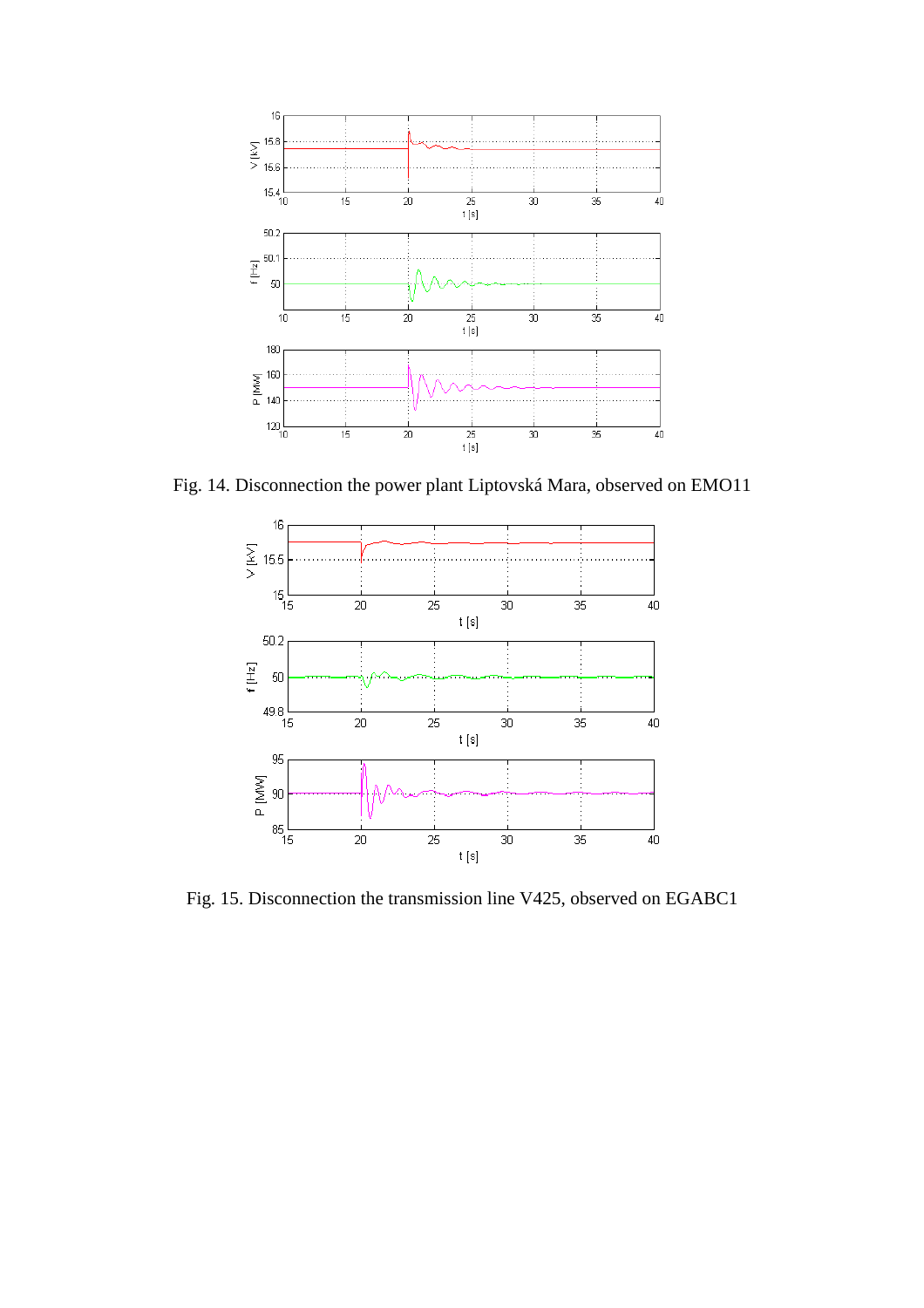

Fig. 16. Disconnection of the transmission line V425, observed on EMO11



Fig. 17. Three phase fault at node Rimavská Sobota, observed on EMO11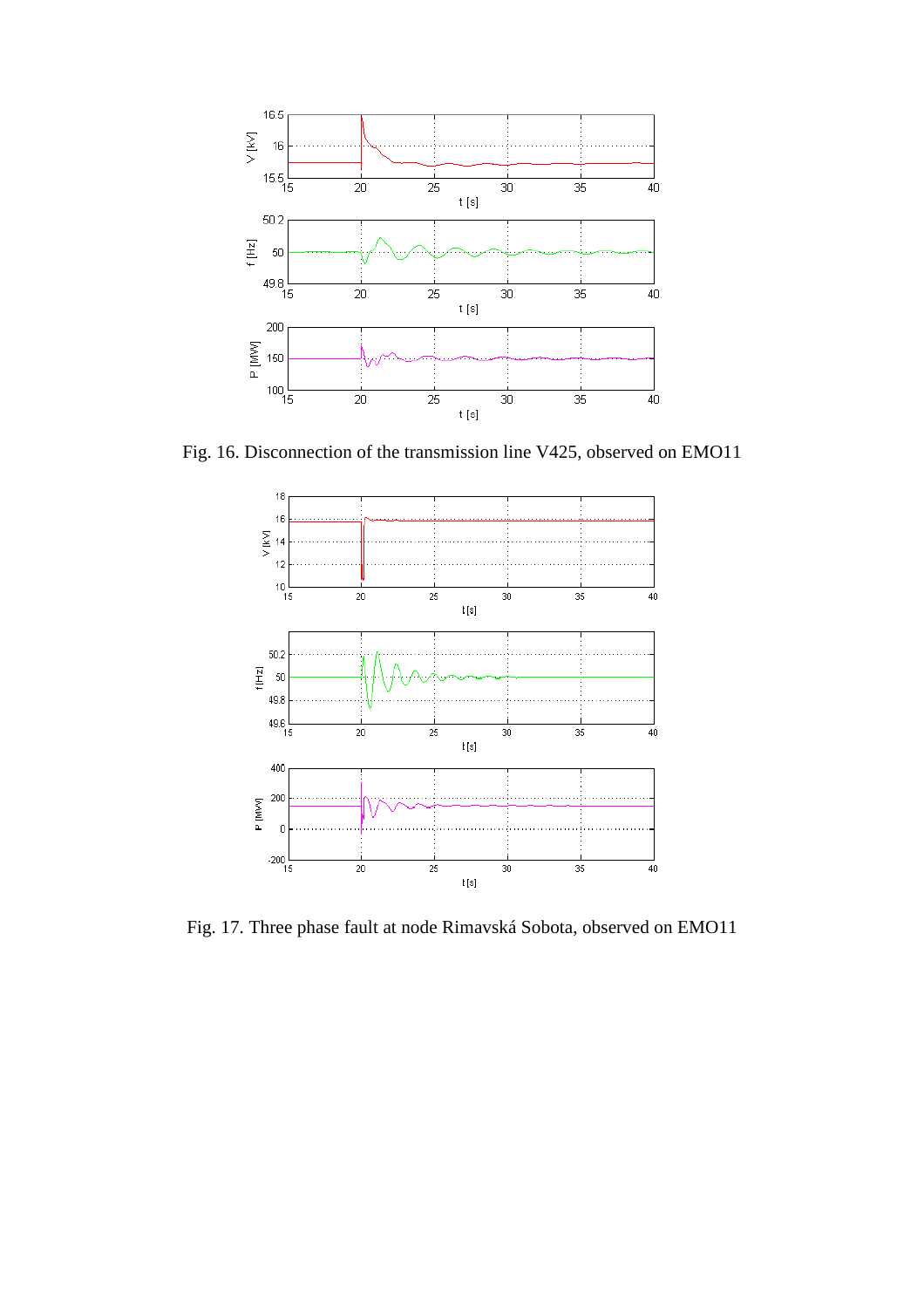

Fig. 18. Three phase fault at node Rimavská Sobota, observed on EVO21

#### **Conclusion**

With help of this model it's possible to simulate experiments, which will do in real world enormous economical loses. By analyzing this kind of disturbances, engineers could find solutions for them and minimize the risks and consequences of them. Also it's possible to tune the parameters of control units and raise the effective of the power system. The model could be used in the educational system too.

This model consists of

Synchronous machines:

Nuclear power plant Mochovce: EMO: EMO11, EMO12, EMO21, EMO22 Nuclear power plant Jaslovské Bohunice EBO: EBO31, EBO32, EBO41, EBO42 Coal power plant Vojany EVO2: EVO21, EVO22, EVO23, EVO24 Water power plant Liptovská Mara LMAR: LMAR1, LMAR2, LMAR3, LMAR4 Water power plant Gabčíkovo EGABC: EGABC1, EGABC2, EGABC3, EGABC4, EGABC5, EGABC6, EGABC7, EGABC8

Nodes:

Domestic: Stupava, Podunajské Biskupice, Gabčíkovo, Križovany, Bošáca, Varín, Sučany, Spišská Nová Ves, Lemešany, Moldava, R. Sobota, Levice and Horná Ždaňa Foreign: Sokolnice(Cz), Nosovice(Cz), God(Hu), Gyor(Hu), Mukačevo(U), Krosno(Pl)

Transmission lines: V043, V044, V046, V047, V497, V498, V448, V429, V439, V424, V425, V490, V491, V492, V493, V449, V426, V427, V428, V440, V477, V495, V496, V404, V405, V406, V407, V408

#### **Acknowledgement**

This work has been supported by Slovak Research and Development Agency, Grant No. APVV-20-023505 and the Slovak Scientific Grant Agency, Grant No. 1/3841/06.